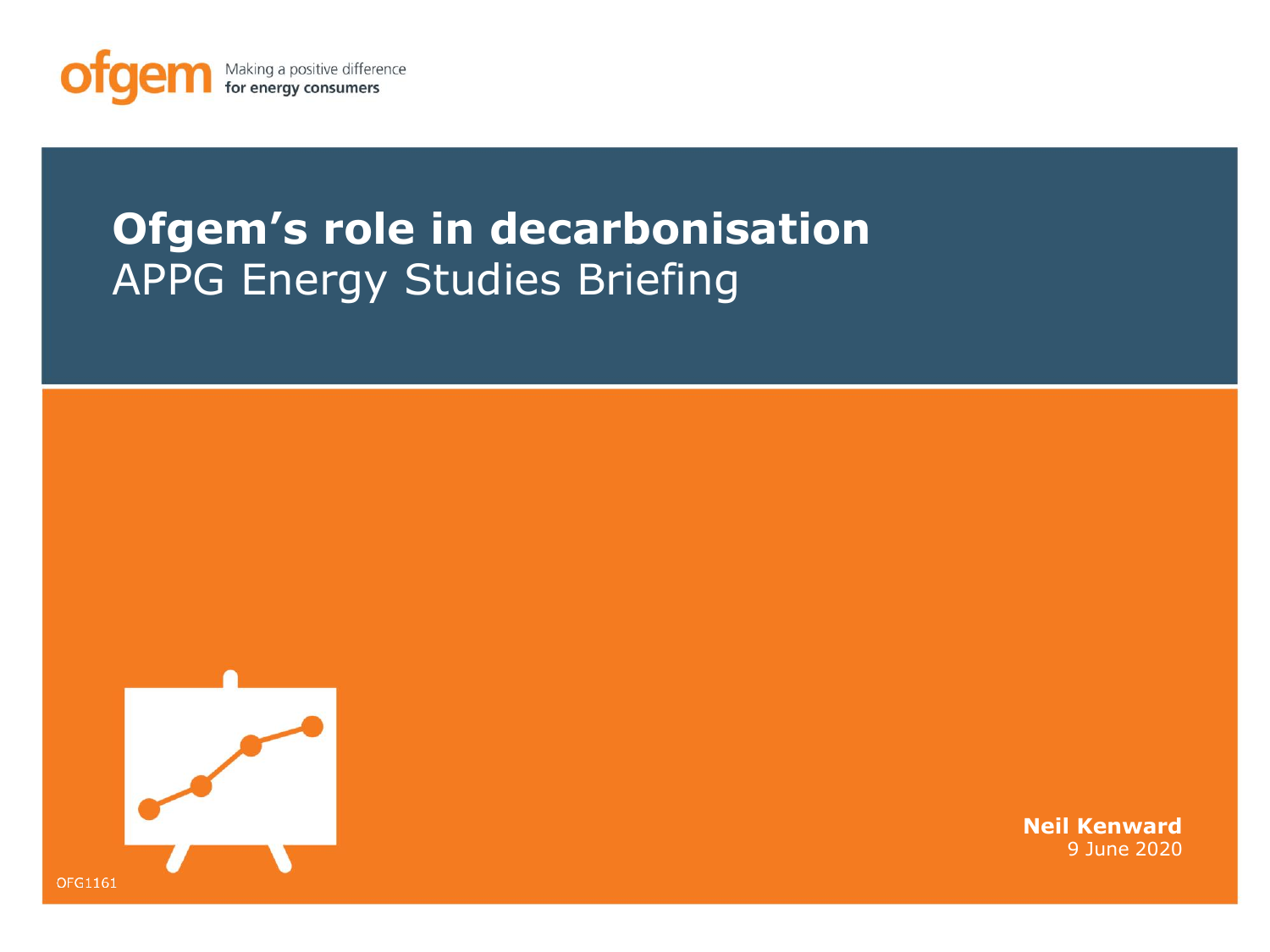

The UK has reduced its emissions faster than any other major economy and has made significant progress in decarbonising power.

With the net zero target, the UK must now accelerate the decarbonisation of other sectors, including heat and transport.



#### **POWER**

GHG emissions removal - Quadrupling total low carbon generating capacity, adding 6-10 GW/year, mostly wind and solar. Double investment to £20 billion pa by 2050.

#### Buildings **BUILDINGS**

homes to c.90%, c.1 million pa, with annual investment rising to £20 billion by 2050. Increase low carbon heat from less than 5% of

#### $TRANSPORT$

 $\overline{\mathfrak{g}}$ From 230,000 EVs now to 46 million by 2050

#### **NEGATIVE EMISSIONS**

Needed at scale, from BECCs (bio-CCS) DACCS (direct air capture) and land use change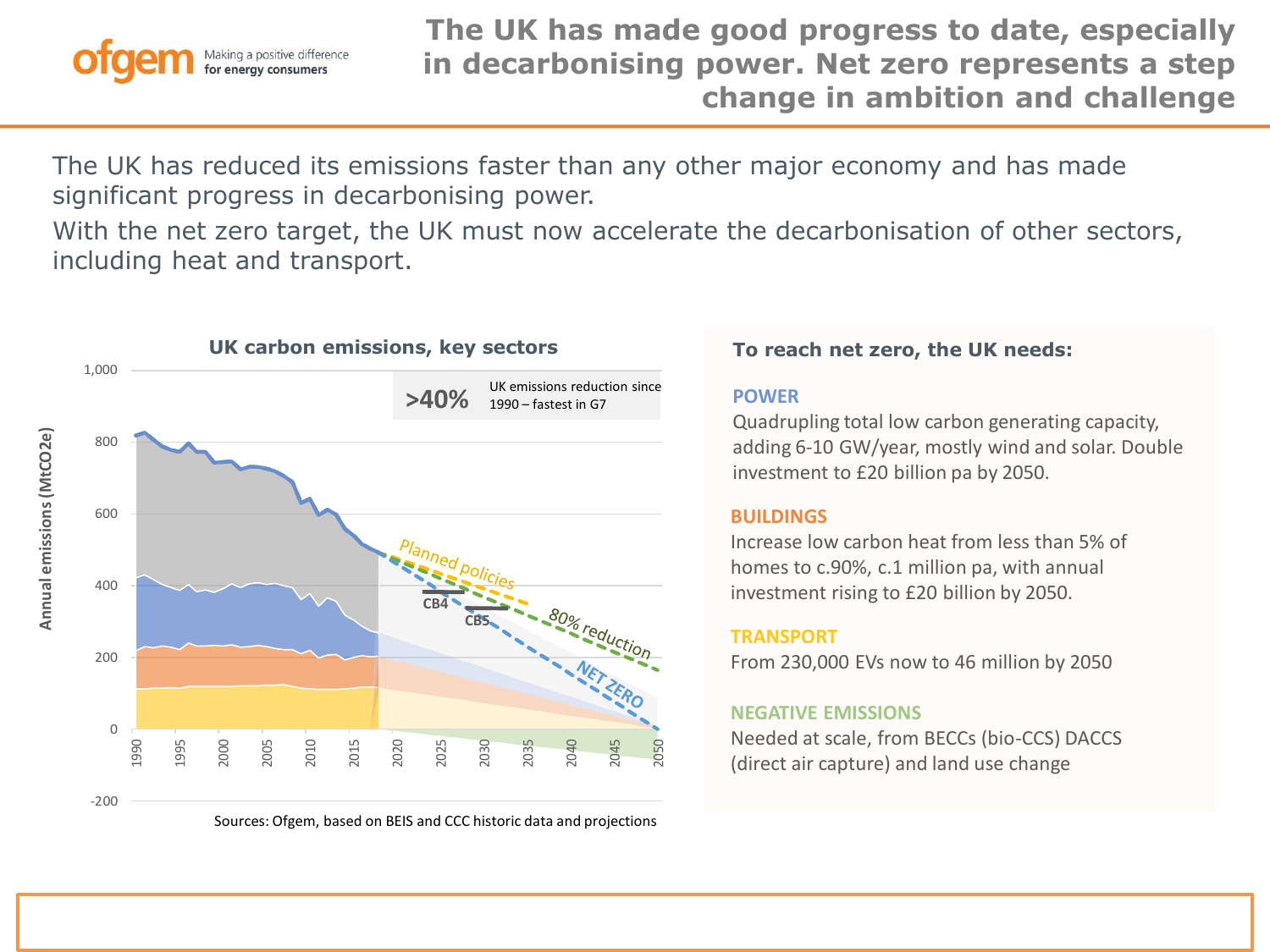

Reaching net zero will require a transformation of the UK's energy sector, which comes with numerous challenges, including:

- sectoral convergence with the electrification of transport and at least some heat
- massive new investments required
- a requirement for major market interventions (climate change is a massive market failure)
- rapid change, and uncertainty about which technologies are optimal
- increased participation by nonenergy actors (heat as service, local flexibility markets)

Government sets the direction of policy, including decisions on taxation and public spending. But Ofgem has a key role to play and has made decarbonisation a top priority:

- In July 2019, Ofgem published a **Strategic Narrative**, identifying "*decarbonising at lowest cost*" as one of three core strategic objectives
- Our **Decarbonisation Action Plan**, published February 2020, set out nine key actions Ofgem is taking to enable the transition to net zero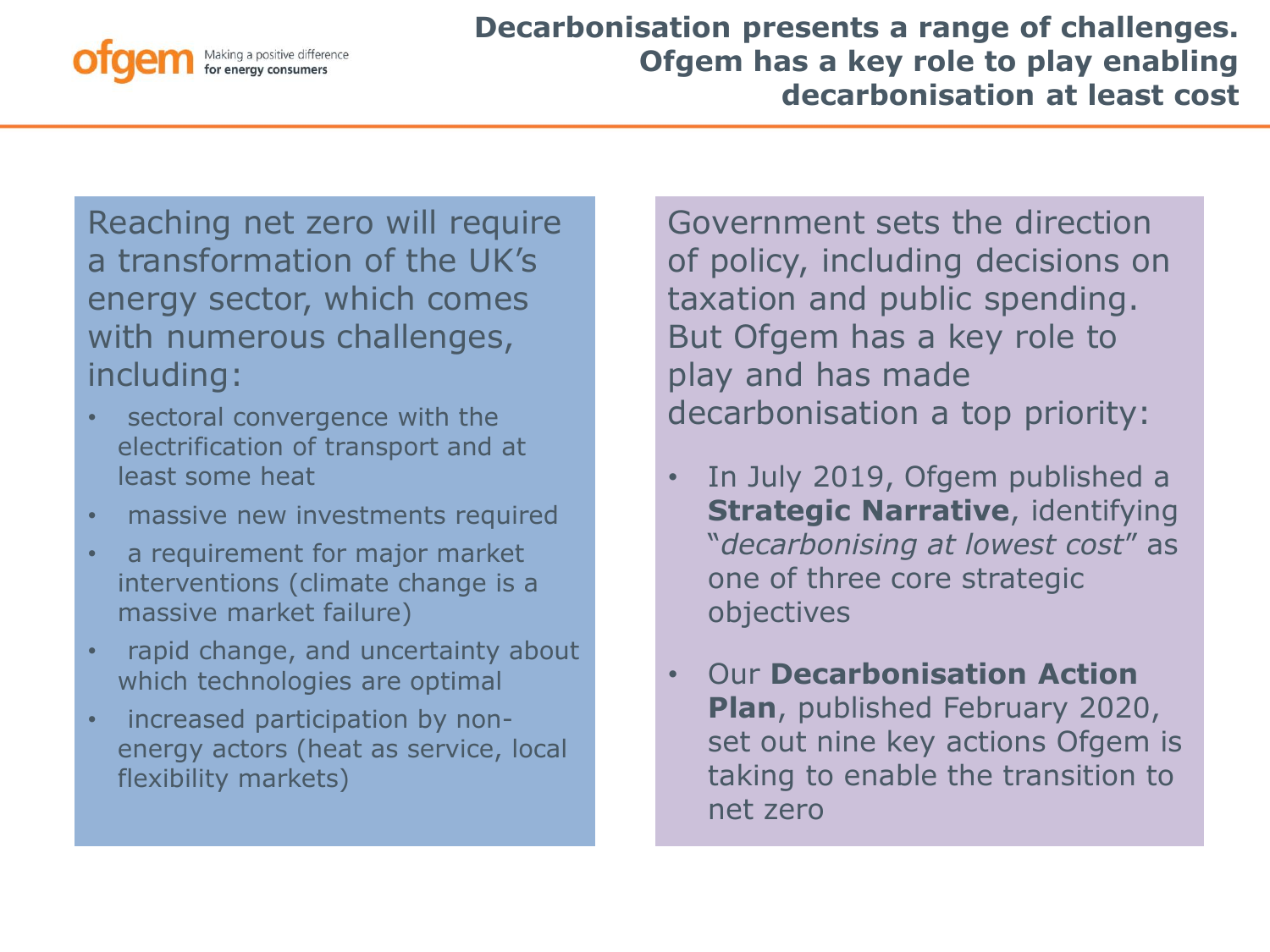

# ENERGY INFRASTRUCTURE

#### **Network regulation**

• Ofgem sets price controls for network companies, and will ensure their investment plans support decarbonisation

#### **Supporting offshore wind**

• Ofgem is supporting plans to develop an offshore grid, which would connect offshore wind farms: minimising costs, increasing flexibility, and reducing the number of new coastal connections required

# **Managing the system**

The energy system needs to become much more flexible to efficiently enable increased renewable generation. We are increasing flexibility in energy markets, and undertaking a review of how the system is managed by the System Operator (currently National Grid)

## **CONSUMERS**

# **Smart and flexible markets**

- Households can save money by using electricity when it is cheaper and more plentiful. For example, smart charging can save drivers money by charging their electric vehicle when electricity prices are cheapest.
- And we are working with the Government and the sector to roll out smart meters.

#### **Retail markets**

• Ofgem supports energy firms to create low carbon products and services for consumers for example by expanding our regulatory 'sandbox' service, and conducting trials on consumer uptake of Time-of-Use tariffs

#### **Scheme delivery**

Ofgem also delivers government decarbonisation programmes such as the Renewable Heat Incentive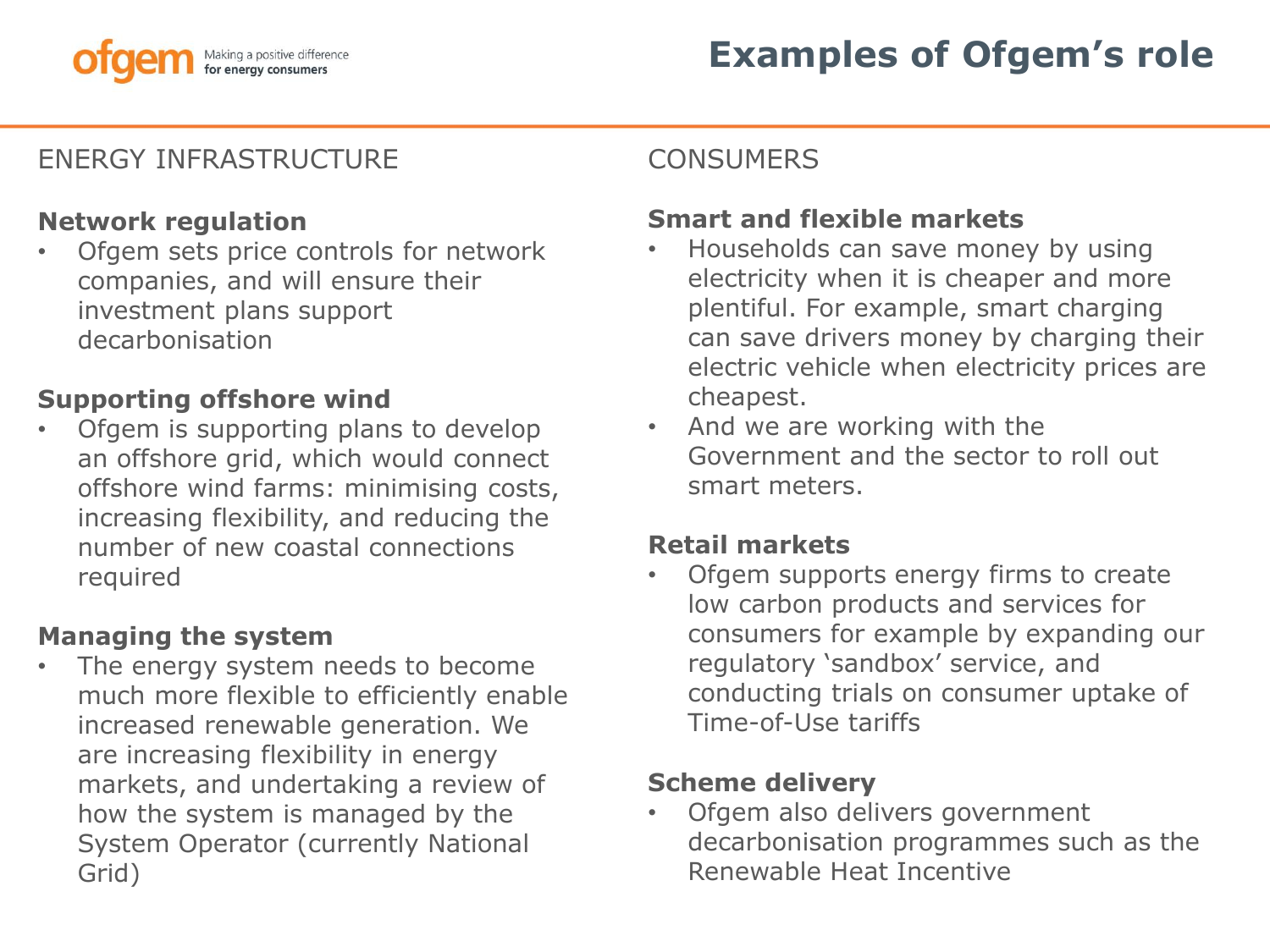

- In the short term, making the transition to net zero is likely to incur additional costs as new investment is required and new technologies are rolled out.
- Ofgem will work to ensure that the costs of decarbonisation are as low as possible – much of the cost can be gradually recouped from energy bills over decades.
- Net zero is massive challenge but also massive opportunity getting it right will result in a cleaner, more efficient and user-friendly energy system and create new, sustainable jobs and industries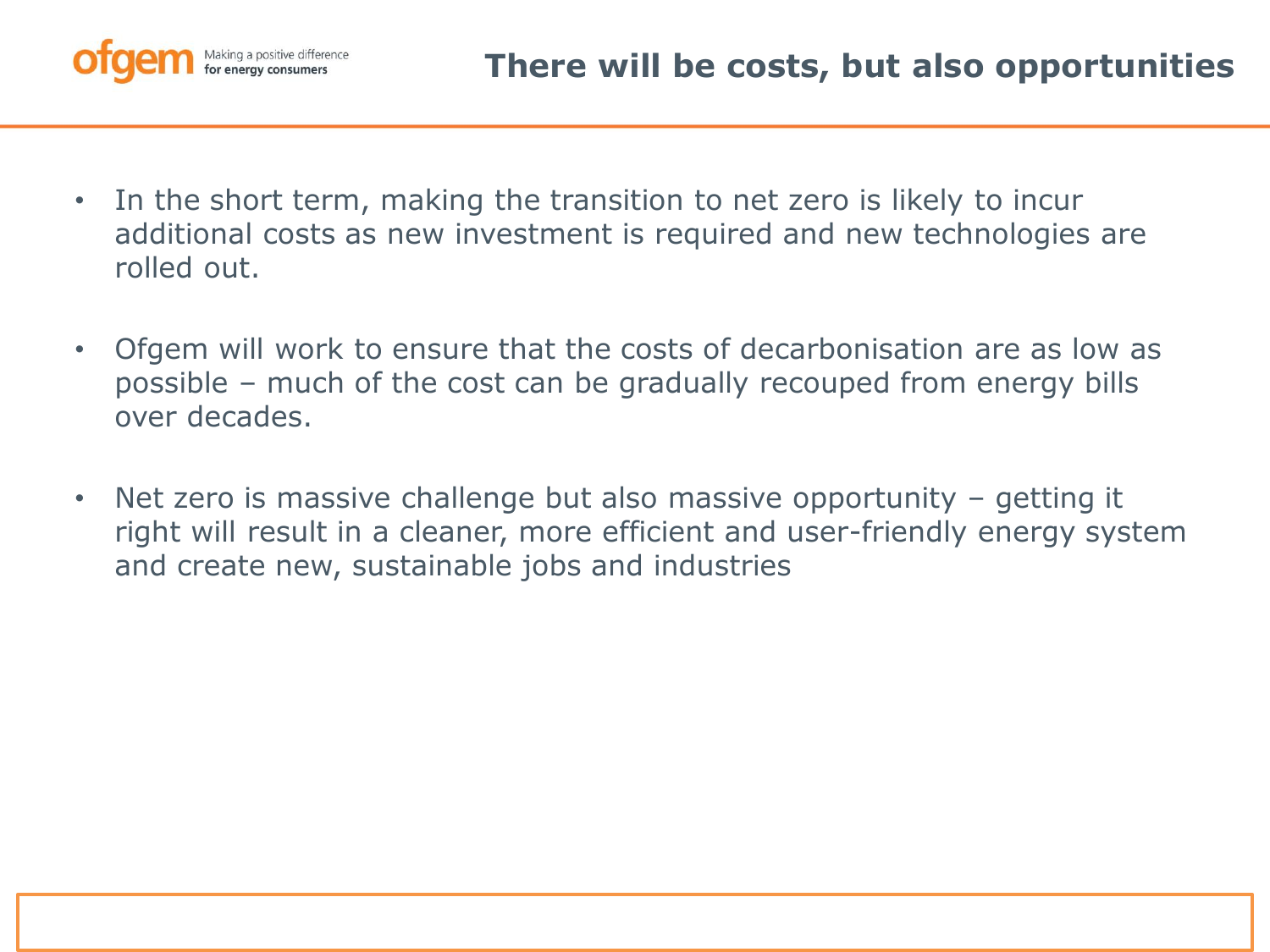

# ANNEX SLIDES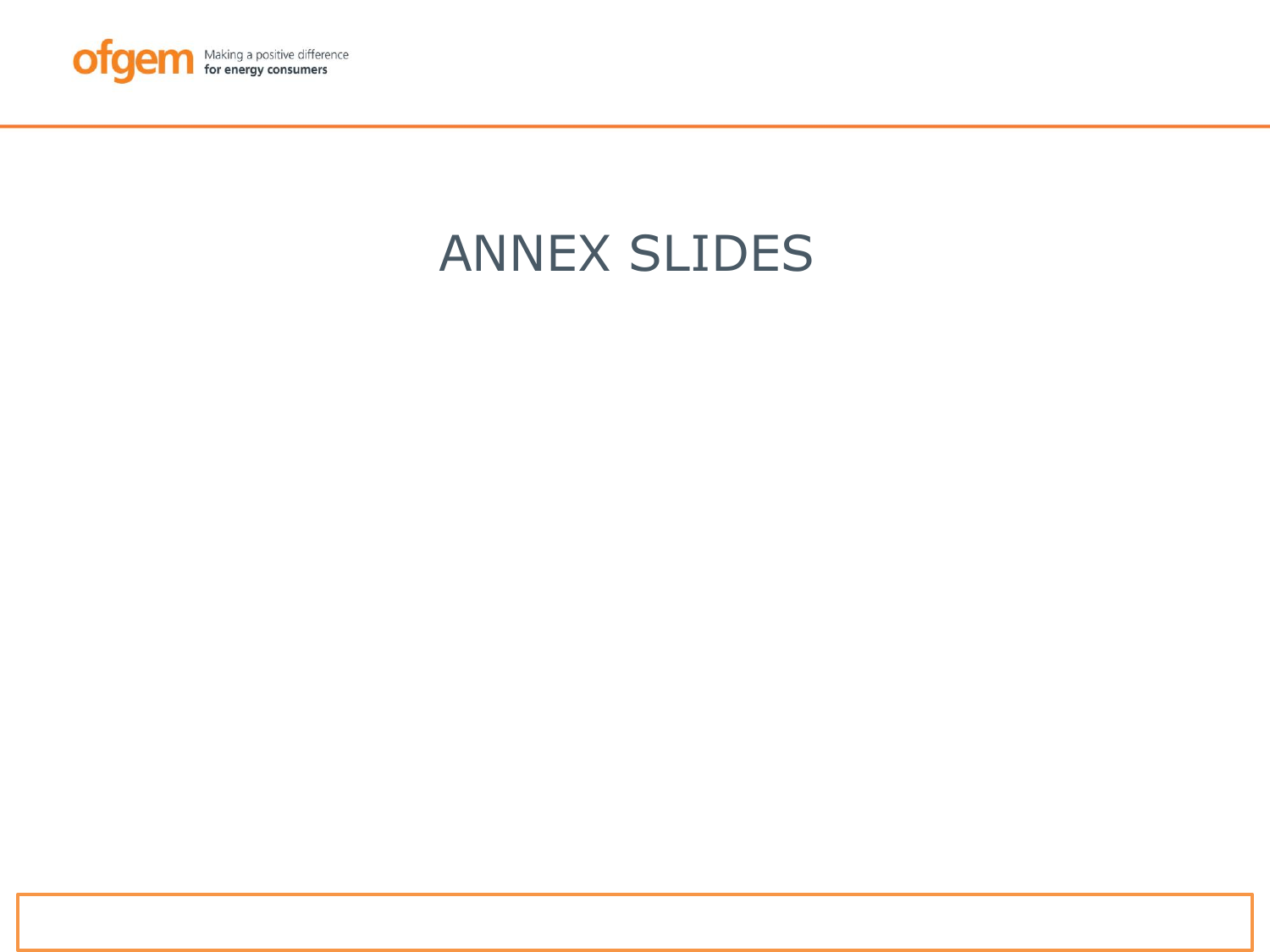#### Making a positive difference for energy consumers

# **Annex A: Decarbonisation Action Plan**

Ofgem's Decarbonisation Action Plan set out nine priority actions:

# **Preparing the networks to deliver**

- 1. Designing cost effective networks for net zero
- 2. Long-term planning and innovation
- 3. More effective coordination to deliver low cost offshore networks
- 4. Preparing for low-carbon heat

#### **Ensuring the electricity system is ready**

- 5. Preparing system operators for a net zero future
- 6. Supporting flexibility
- 7. Enabling electric vehicles at low cost

#### **Opening up retail innovation and driving behaviour change**

8. Opening up retail innovation

#### **Reforming the organisation – how we will change**

9. Adapting the organisation

How we'll decarbonise energy to deliver a net zero future at the lowest cost to consumers